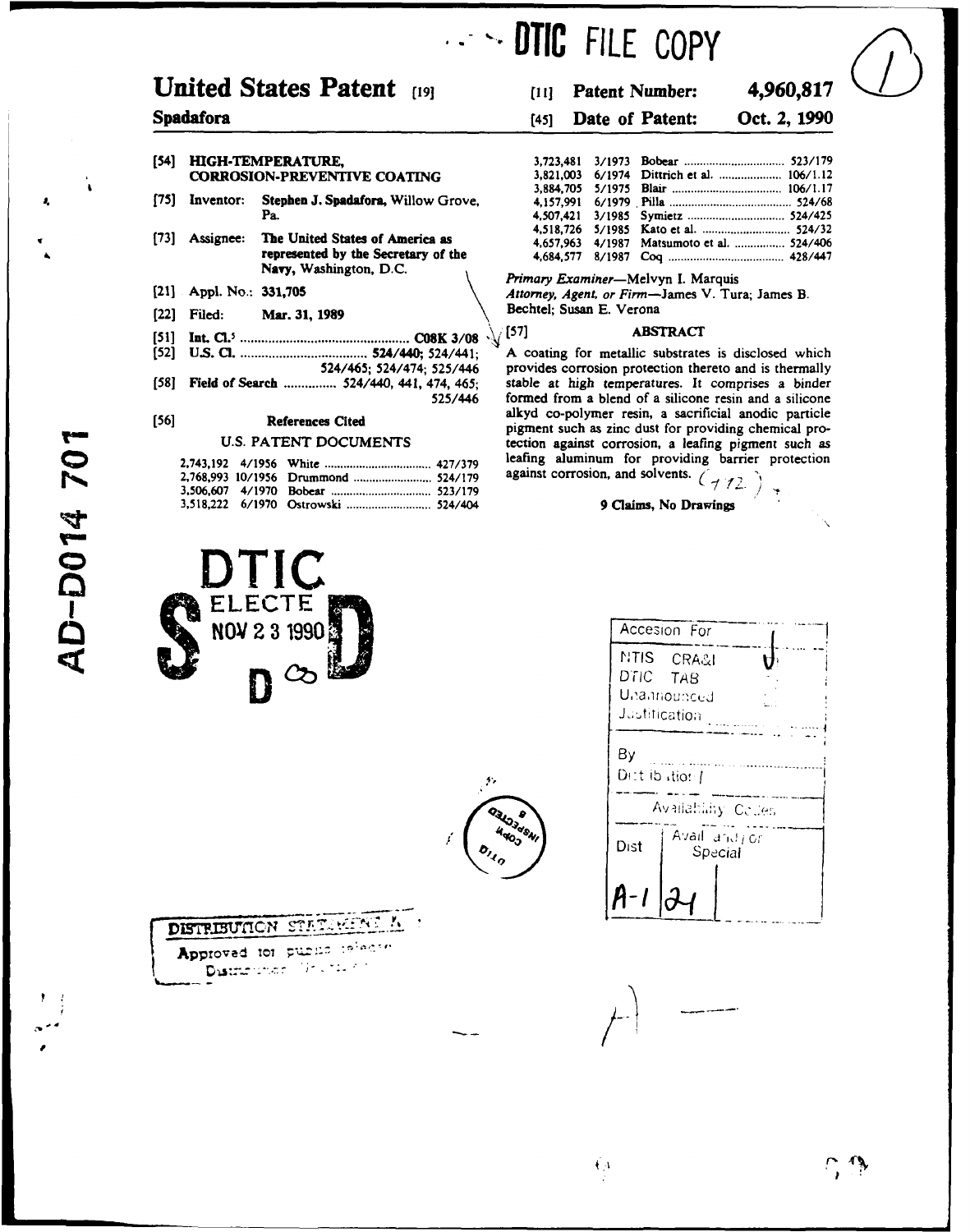and used by or for the Government of the United States the drying rate of the coating.<br>
of America for governmental purposes without the The binder is a blend of two resins which provide of America for governmental purposes without the payment of any royalties thereon and therefor.

and also protect the metal surface against corrosion. An **properties, is a silicone alkyd co-polymer resin having** a example of a surface requiring this kind of protection is **minimum linseed oil content of 27%**. This resin would the low carbon steel surface of the heat shields around corrosion-resistant, the protective coating for such a air-dry within about eight hours to a coating with good 25 film integrity, and the ability to partially cure at room resin making up the remaining **10%** to **25%.** temperature so as not to require immediate high temperature curing, of two kinds. One is a sacrificial anodic particle pigment

cations lack one or more of these qualities. Ceramic **30 A** preferred such particle pigment is zinc dust, preferacoatings and those containing silicones with methyl and **bly** having an average particle size around 5 microns. phenyl groups, require a high-temperature cure before The other corrosion-protecting pigment is a leafing use. Others, such as catalyzed silicones, require me- pigment, the particles of which can overlap when apchanical preparation of the substrate to achieve good plied to the substrate to form a physical barrier against adhesion. No single coating currently combines all of **35** corrosion. **A** preferred leafing pigment is leafing alumi-

Accordingly, it is a general object to provide a corro-<br>The solvents may be any realtively non-polar solsion-preventive coating which is thermally stable at **40** vents and should preferably have a solubility parameter

air dries hard at ambient temperature within eight hours about half of the solvent content is provided with the and exhibits good film properties.

which is easily appliable and adheres well to the sub-<br>**in solution form.**<br>The Table below shows the formulation of the coat-

It is still another object to provide a coating which partially cures at room temperature and then com- in weight percent. The optimum formulation is also pletely cures upon first high temperature use, eliminat- 50 ing the need for a pre-use high-temperature cure.

It is also an object to provide a binder for use in a coating which renders the coating thermally stable at  $high$ -temperatures.

Briefly, these and other objects of the present inven- 55 tion are accomplished by a coating comprising a binder  $\frac{1}{2}$ formed from a blend of silicone resin and a silicone alkyd co-polymer resin, a sacrificial anodic particle pigment such as zinc dust, a leafing pigment such as leafing aluminum, and organic solvents.

Other objects, advantages, and novel features of the present invention will become apparent from the fol- Many of the ingredients shown in the Table are corn-

metallic substrates which provides corrosion protection then adjusted accordingly.

thereto and is thermally stable at temperatures ranging **HIGH-TEMPERATURE,** from 500° F. to 700° F. The coating is made up gener-<br>CORROSION-PREVENTIVE COATING ally of a hinder for providing good adhesive and film ally of a binder for providing good adhesive and film properties, and pigments for providing corrosion pro- **STATEMENT** OF **GOVERNMENT** INTEREST **5** tection, as well as organic solvents for maintaining the The invention described herein may be manufactured coating in a liquid state until application and aiding in dused by or for the Government of the United States the drying rate of the coating.

ent of any royalties thereon and therefor. https://well.as thermal stability. One resin is a silicone resin **BACKGROUND OF THE INVENTION** well as thermal stability. One resin is a silicone resin prepared from multifunctional organo-silanes, more The present invention relates generally to coatings particularly hydrolized organo chlorosilanes, with a and more particularly to coatings which prevent corro-<br>trifunctional monomer content between about 35% and sion and are thermally stable at high temperatures. 55%. This resin provides the high-temperature binder Many metal surfaces require the protection of a coat- <sup>15</sup> **properties** as well as the thermal stability. The other ing **which** will **resist** temepratures **of 500" F. to 700" F.** resin, which provides the ambient temperature coating aircraft turbine engines. In addition to being heat- and 20 also ideally have a phthalic anhydride content of and arcraft turbine has  $23\% \pm 5\%$ , and a maximum acid number of 15. The surface should have good adhesion with minimal sur-<br>surface should have good adhesion with minimal sur-<br>face preparation and be easily annihible Other decirable provide it with thermal stability at high temperatures. face preparation and be easily appliable. Other desirable provide it with thermal stability at high temperatures.<br>
features of a coating of this type include the ability to In this instance, the silicone resin should const features of a coating of this type include the ability to In this instance, the silicone resin should constitue **75%**

Currently used coatings for high-temperature appli- which provides chemical protection against corrosion. the above desirable characteristics. The num, which should optimally have an average particle SUMMARY OF THE INVENTION size of around **25** microns and a leafing value greater **than 50%.**

temperatures between 500° **F.** and 700° **F.** of 8.8±0.7. Evaporation rates of the solvents used may It is another object to provide such a coating which be varied to affect the coating's drying rate. Typically, It is yet another object to provide such a coating 45 other ingredients, which are more commonly available<br>It is yet another object to provide such a coating 45 in solution form.

strate with minimal surface preparation.<br>It is still another object to provide a coating which ing, with acceptable ranges for each ingredient shown

| <b>TABLE</b>                      |                                                     |                                       |  |  |  |
|-----------------------------------|-----------------------------------------------------|---------------------------------------|--|--|--|
| <b>INGREDIENT</b>                 | <b>PREFERRED</b><br><b>FORMULA</b><br>(% by Weight) | <b>FORMULA RANGE</b><br>(% by Weight) |  |  |  |
| Silcone resin                     | 13.9                                                | $12.8 - 14.6$                         |  |  |  |
| Silicon alkyd<br>co-polymer resin | 2.5                                                 | $2.3 - 2.6$                           |  |  |  |
| Organic solvents                  | 39.8                                                | $34.6 - 46.3$                         |  |  |  |
| Zinc dust                         | 31.5                                                | $16.8 - 44.5$                         |  |  |  |
| Leafing aluminum                  | 12.3                                                | $5.8 - 19.7$                          |  |  |  |

lowing detailed description thereof. monly provided in solution with organic solvents. For instance, the silicone resin and the silicone alkyd co-<br>DESCRIPTION OF THE PREFERRED 65 polymer resin may be added to the coating as 50%<br>EMBODIMENT solide solutions while the leafing aluminum may be in a solids solutions, while the leafing aluminum may be in a The present invention is a coating for ap; lication to **65%** solids solution. The amount of solvent added is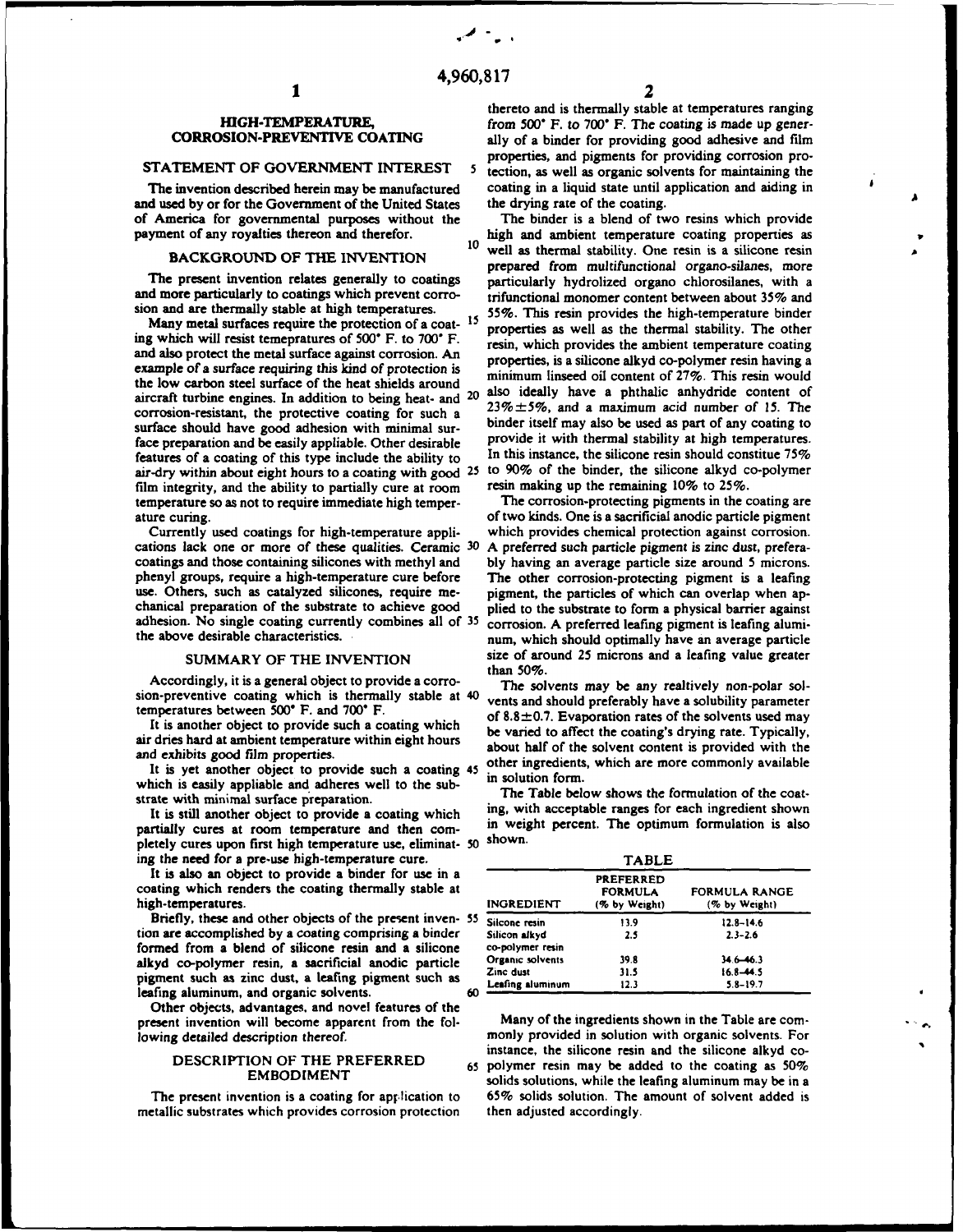A silicone resin of the desired trifunctional monomer a leafing pigment for providing barrier protection<br>ontent of between 35% and 55% may be achieved by against corrosion. content of between 35% and 55% may be achieved by proportionately mixing silicone resins having trifunc-<br>tional monomer contents above and below the desired anodic particle pigment is zinc dust. tional monomer contents above and below the desired

Other ingredients may, of course, be added to provide various desirable features, such as metallic driers 4. The coating of claim 1 wherein said leafing pig-<br>and antisettling agents. Additionally, the solvent con-<br>ment is leafing aluminum. and antisettling agents. Additionally, the solvent con-<br>tent may be adjusted to affect viscosity if desired<br>5. The coating of claim 4 wherein said leafing alumitent may be adjusted to affect viscosity if desired. **5.** The coating of claim 4 wherein said leafing alumi-

The coating is prepared **by** mixing all of the ingredi- **10** num has an average particle size of about 25 microns. ents except for the leafing pigment in the desired pro- **6. A** corrosion-preventive coating which is thermally ents except for the leafing pigment in the desired pro-<br>portions and milling them to a Hegman grind  $\geq 1.5$ <br>(ASTM D1210 procedure). The leafing pigment is then<br>(aSTM D1210 procedure). The leafing pigment is then<br>gano-si added and the whole mixture is mechanically stirred 15 between approximately 35% and 55%, for providuntil it is homogeneous. The coating is applied by  $\frac{1}{\log \log n}$  high-temperature binder properties; brushing, rolling, or spraying while it is still liquid to a a silicone alkyd co-polymer resin with a minimum preferrd thickness ranging from **0.001** to 0.002 inches. It linseed oil content of **27%** and a maximum acid will dry within eight hours and partially self-cure at number of 15, for providing ambient-temperature room temperature, curing completely upon first high- 20 binder properties; temperature use. The coating in a liquid of the coating the coating in a liquid

In tests, the preferred formula of the coating pro-<br>state until application; vided corrosion protection to a carbon steel substrate zinc dust for providing chemical protection against for **500** hours in **5%** salt spray. It also performed well corrosion; and when exposed to thermal cycling up to **700'** F. for five 25 leafing aluminum for providing barrier protection days, and when exposed to hot lubricating oil and other against corrosion. aircraft operational chemicals. The coating exhibited **7.** The coating of claim **6,** wherein; good adhesion, measured according to **ASTM** stan- said silicone resin constitutes about **12.8** to 14.6 dards, as well as good impact flexibility and pencil hard-<br>ness\_a\_meetine of the coating's integrity. 30 and silicone alkyd co-polymer re

Some of the advantages of the invention should now be readily apparent. For instance, a corrosion-preven-<br>tive coating for metallic substrates has been provided weight percent of the coating; tive coating for metallic substrates has been provided weight percent of the coating;<br>which is thermally stable at temperatures up to 700° F said zinc dust has an average particle size of about 5 which is thermally stable at temperatures up to **700° F.** Said zinc dust has an average particle size of about 5<br>The coating exhibits good film properties adheres well <sup>35</sup> microns and constitutes about 16.8 to 44.5 weight The coating exhibits good film properties, adheres well <sup>35</sup> microns and constitutes about the minimal surface preparation sindring and percent of the coating; and with minimal surface preparation, air-dries quickly, is percent of the coating; and<br>easy to angly and partially queet at room temperature said leafing aluminum has an average particle size of

Obviously, many modifications and variations of the about 25 microns and constitutions and constitution about **19.8 To 19.7** to the about **5.8** weight percent of the coating. present invention will be readily apparent to those of weight percent of the coating.<br>
cadinam shill in the set in light of the change together. 40 8. The coating of claim 7, wherein: ordinary skill in the art in light of the above teachings. 40 **8. The** coating of claim **7,** wherein: It is therefore to be understood that, within the scope of said silicone resin constitution of the coating: cent of the coating; the **appended claims, the invention may** be **practiced** said silicone alkyd co-polymer resin constitutes about otherwise than as specifically described. 2.5 weight percent of the coating;

**1. A corrosion-preventive coating which is thermally percent of the coating;** stable up to **700"** F., comprising: said zinc dust constitutes about **31.5** weight percent of

- a silicone resin prepared from multifunctional or- the coating; and gano-silanes with a trifunctional monomer content said leafing aluminum constitutes about **12.3** weight between approximately **35%** and **55%,** for provid- *50* percent of the coating. ing high-temperature binder properties; **9. A** binder for use in a coating which renders the
- a silicone alkyd co-polymer resin with a minimum coating thermally stable up to **700"** F., comprising: linseed oil content of **27%** and a maximum acid a silicone resin prepared from multifunctional or- number of **15,** for providing ambient-temperature gano-silanes with a trifunctional monomer content binder properties; **55** between approximately **35%** and **55%;** and
- organic solvent for maintaining the coating in a liquid a silicone alkyd co-polymer resin with a minimum state until application;<br>state until application;<br>state until application;
- sacrificial anodic particle pigment for providing number of 15. chemical protection against corrosion; and **0 0 0**  $\blacksquare$ **60**

- range.<br> **13. The coating of claim 2 wherein said zinc dust has**<br> **13. The coating of claim 2 wherein said zinc dust has**<br> **14. Other ingredients may.** of course, be added to pro-<br> **20. an average particle size of about 5 m** 
	-
	-
	- -
		-
		-
		-
		-
		-
		-
- ness, a measure of the coating's integrity. **30** said silicone alkyd co-polymer resin constitutes about<br>Some of the advantages of the invention should now 2.3 to 2.6 weight percent of the coating;
	-
	-
- easy to apply, and partially cures at room temperature.<br>
Said leafing aluminum has an average particle size of the about 25 microns and constitutes about 5.8 to 19.7
	-
	-
	-
	- What is claimed is:<br> **45** said organic solvent constitutes about 39.8 weight
		-
		-

- 
- linseed oil content of 27% and a maximum acid